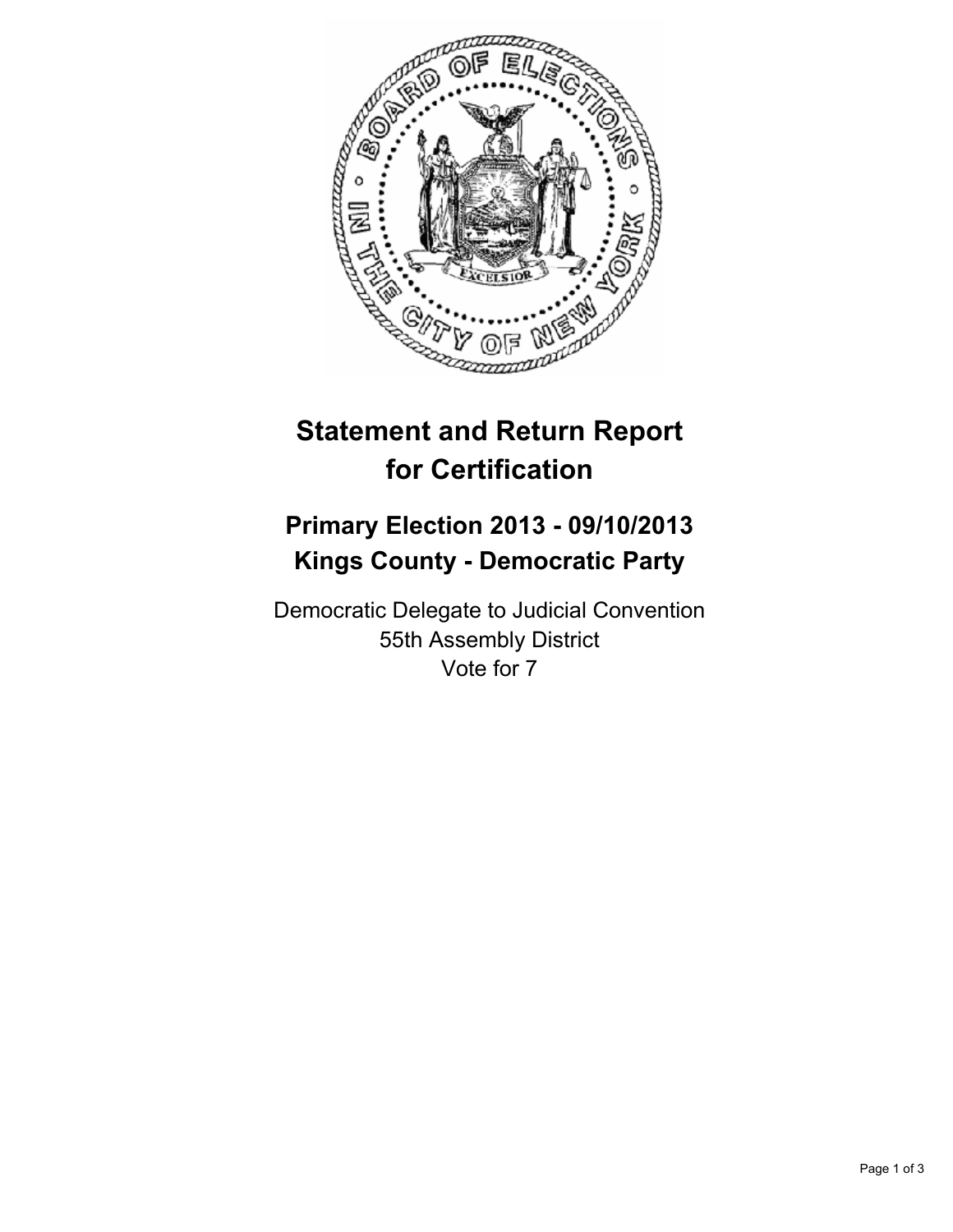

## **Assembly District 55**

| <b>EMERGENCY</b>             | 259         |
|------------------------------|-------------|
| ABSENTEE/MILITARY            | 137         |
| <b>FEDERAL</b>               | $\Omega$    |
| <b>SPECIAL PRESIDENTIAL</b>  | $\mathbf 0$ |
| <b>AFFIDAVIT</b>             | 148         |
| <b>LOUISE MEALY</b>          | 2,407       |
| <b>JOYCE GILMAN</b>          | 1,527       |
| <b>MARGUERITE WHITEHURST</b> | 1,271       |
| DANIEL L. MEALY              | 1,986       |
| ROOSEVELT ROSE               | 1,041       |
| <b>GABRIEL MCQUEEN</b>       | 1,311       |
| KARRIE M. SCARBORO           | 953         |
| DAVID R. MILLER IV           | 1,759       |
| DANIEL R. MILLER             | 1,637       |
| <b>PAUL GALLIMORE</b>        | 1,024       |
| <b>MARTIN LAMIN</b>          | 833         |
| <b>DEQUAUN MC NEIL</b>       | 1,224       |
| <b>Total Votes</b>           | 16,973      |